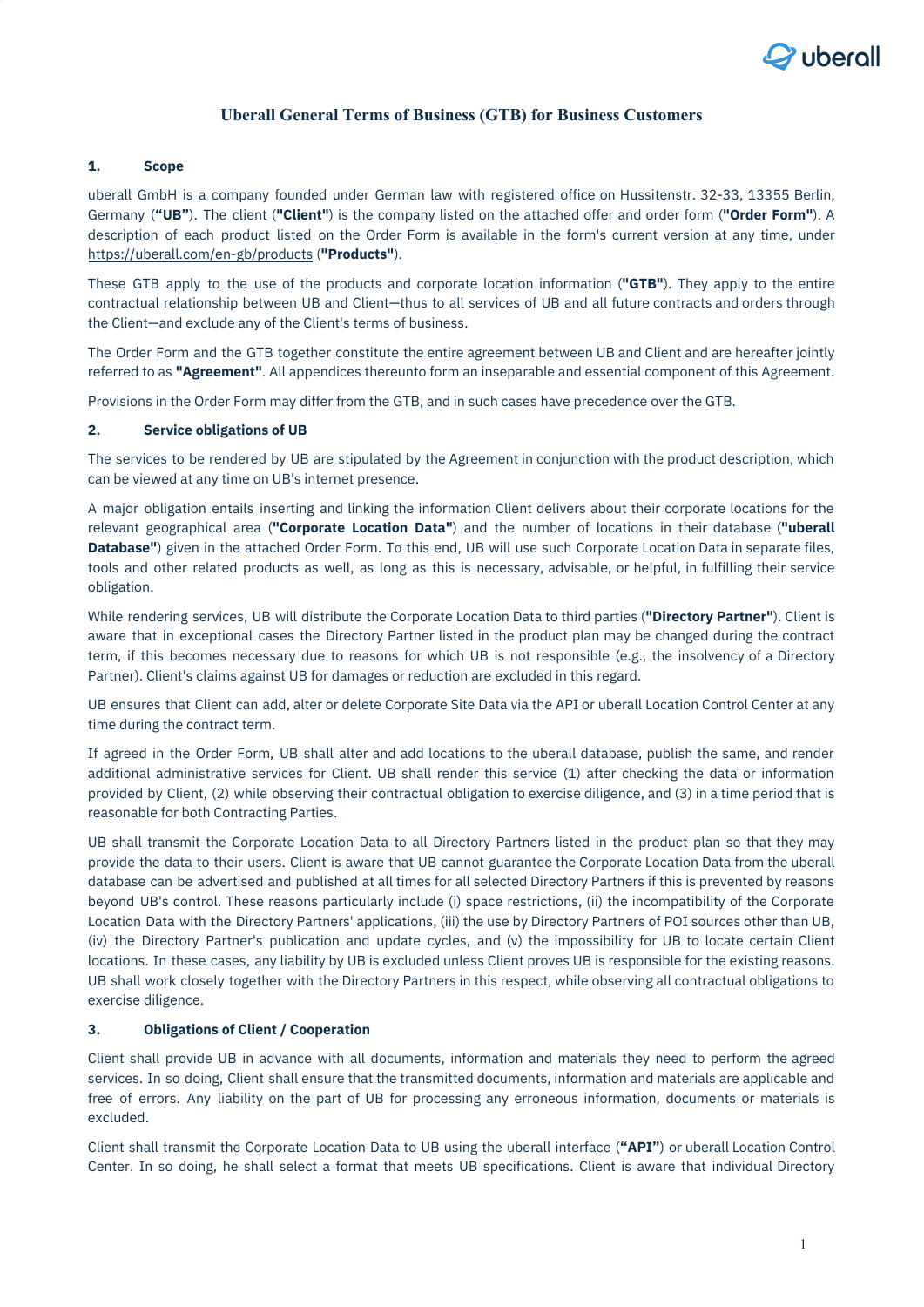

Partners do not support certain formats, or that some information cannot be shown completely in the form transmitted by Client, due to the technical requirements of individual Directory Partners. UB ensures that this information will be processed as optimally as the Directory Partner makes possible and will be shown or provided to the Directory Partner in question.

All Corporate Location Data and all information and materials provided will be checked for their lawfulness before being transmitted. If a legal breach or violation of common decency is present or possible, UB is authorized to refuse to process this information or these materials. UB shall inform Client thereof.

Client ensures to the best of his knowledge that

a. he is authorized to enter into this Agreement,

b. the Corporate Location Data, brands and logos included, as well as all additionally provided materials, information and documents, are free of any third-party rights, encumbrances or interests, and are suitable for integration in all the Directory Partners' products,

c. the Corporate Location data contains neither viruses, spyware nor other harmful source codes or materials, and are free from errors or imprecise data,

d. he has obtained, and will maintain, all contents, consents, approvals, permits and releases which are necessary to fulfil the obligations under this contract,

e. he will not violate any third-party rights by performing his obligations, especially intellectual property rights, and his existing obligations or agreements do not contradict or hinder such rights,

f. the Corporate Location Data is in no way illicit, harassing, obscene or pornographic, do not glorify violence, endanger youth or violate third-party rights, and are not otherwise inappropriate.

If any of the above obligations are violated, Client shall release UB and the Directory Partners from all third-party claims based on such violation, as well as from any costs incurred by asserting these claims (especially for legal d), unless Client can prove that UB or the Directory Partner was fully or partially to blame for the legal breach.

The Parties shall immediately inform each other if they learn of such a claim. If Client, UB or a Directory Partner faces such a claim, or if Client believes the Corporate Location Data could violate third-party intellectual property rights, Client shall immediately procure at his expense (i) the usage rights to the Corporate Location Data for UB, the Directory Partner and his partner company, or (ii) delete, replace or alter the data in question so that they no longer violate any rights.

# **4. Duration and termination**

The Agreement will enter into force as soon as both Parties sign the offer and Order Form (the **"Contract Inception"**). The duration and termination can be seen in the offer and Order Form and are extended by another 12 months automatically if not cancelled at the end of their duration with a notice period of 90 days.

The right to terminate for cause remains unaffected by this; this right exists in particular if insolvency proceedings are initiated concerning a Contracting Party's assets, or a motion is made to this effect, or if a Party discontinues or threatens to discontinue their entire business or an essential part thereof.

Termination is required in written form.

# **5. Fees / Payment methods**

The services of UB selected under Item 2 and in the Order Form incur a fee after the Agreement is signed. In particular, the following fees will be due to UB:

- a. one-time fee after access has been set up (**"Setup Fee"**),
- b. monthly basic fee (**"Basic Fee(s)"**) during the contract term and the extension periods,
- c. a fee per location (**"POI"**) per month (the **"Location Fee(s)"**), which are always given in the Order Form.

The Location Fees are calculated based on the number of POIs at the end of each month. The Location Fees of each month are offset against the respective Basic Fee. If the Basic Fee for a particular month is completely offset by the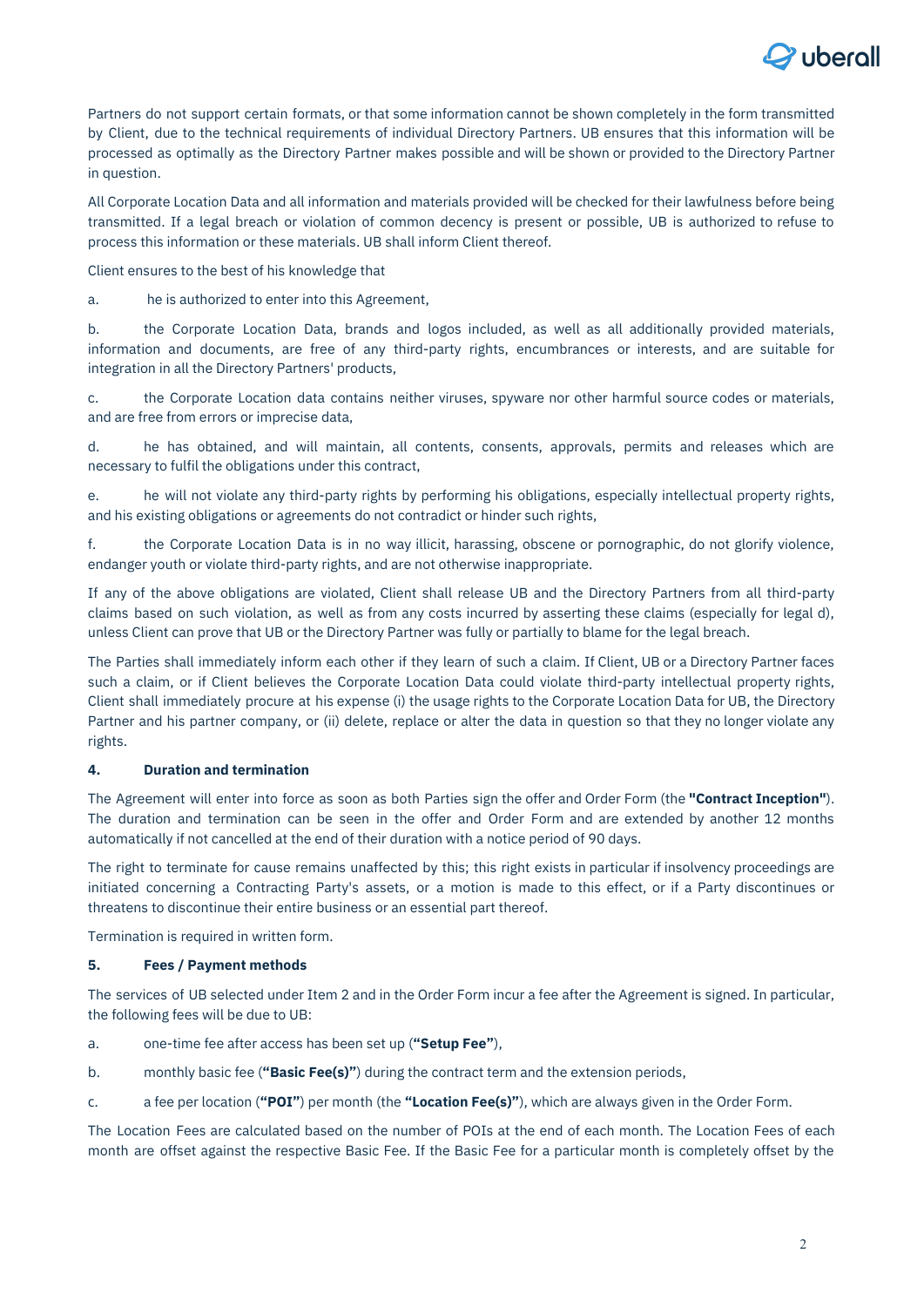

calculated Location Fees, Client shall pay the remaining Location Fees. The fees cannot be refunded. They do not include VAT or other applicable taxes. They cannot be offset against these.

The individual fees are payable immediately after UB issues an invoice and must be paid within 30 days. The Basic Fees and Location Fees are calculated and invoiced monthly unless different payment terms have been agreed in the signed offer. Statutory regulations apply in the event of default. Payments must be made in Euros unless the respective invoice stipulates differently.

### **6. License transfer/Usage rights**

Under the conditions of these GTB, and for the duration of the contract term, Client guarantees UB and their accepting partner companies the worldwide, simple, and transferable right to use without charge any or all of the Client's provided brand logos, symbols and other materials ("Client Materials") which are protected by copyright or other rights (e.g., photos, product catalogues, etc.). This usage right includes all rights and types of use which are necessary and helpful for UB to render their contractual services. It particularly includes the right (i) to combine, alter or augment the Corporate Location Data with other data obtained by UB and their partner company; (ii) to use the Corporate Location Data within UB, (iii) to update, store, download, run, reproduce, digitalise, duplicate, copy, translate or process the Corporate Location Data in the uberall database; (iv) to sell, ship, advertise, let, sublet, market, license, or sub-license products, either directly or indirectly, or to use to the full extent methods, processes and devices in any form, including all present or future scientific, digital, mechanical or electronic means, which contain the Corporate Location Data or products derived therefrom, (v) to present, reproduce, exhibit, publish, or exploit the Corporate Location Data or products derived therefrom (directly or in a distribution chain) to any Directory Partner through or for the use of any products from Directory Partners, and (vi) to allow the Directory Partners' users to use the Corporate Location Data indirectly through the Directory Partner.

UB is strictly prohibited from disposing of or otherwise selling the Client materials provided solely by Client, since this is not covered by the transfer of rights.

It is hereby clarified that UB is allowed to commission third parties to perform the activities named, and to grant them the necessary sub-licenses to the rights under this Agreement. If Client deletes, supplements, or alters Corporate Location Data, this will in no case affect a sub-license granted to the Directory Partners or their users by UB, as long as the deleted, supplemented or altered Corporate Location Data were used by the Directory Partners, their users, or both. Client hereby acknowledges and agrees that as soon as Corporate Location Data from Directory Partners or their users are utilised, UB will not be obligated to ensure that the respective data will be deleted from any services, systems or devices which are used under the control of the Directory Partners, their users, or third parties, or that the data will not be altered or used by the persons named. This also applies mutatis mutandis if the contractual relationship between UB and Client is terminated. To comply with data protection legal standards, UB will inform all directory partners in the event of a termination of the contractual agreement with the client and/or should the client wish to remove any personally identifying information or other information related to data protection.

#### **7. Maintenance of Secrecy**

**"Confidential Information"** is defined as this Agreement as well as any information relating to UB, Client, their respective customers or business partners, and any secret information revealed under circumstances which would reasonably be considered confidential, whether the information is relayed verbally, pictorially, in writing or using another medium. The Parties shall not reveal any confidential information without the other's written consent. This includes the use of logos and names for marketing or advertising purposes.

### **8. Liability**

UB is liable for contractually agreed main obligations in accordance with statutory provisions.

If UB erroneously processes Corporate Location Data from Client (by inclusion, linking, etc.), UB is not liable if UB rectifies the error during a time period which is reasonable for both Parties.

UB is not liable for damages if Client administers or uses the provided API or uberall Location Control Centers in a faulty or inadequate manner.

UB shall comply with all applicable statutory provisions while rendering their services, including, but not limited to, relevant provisions of data protection law, competition law (including the Fair Trade Law, German Act against